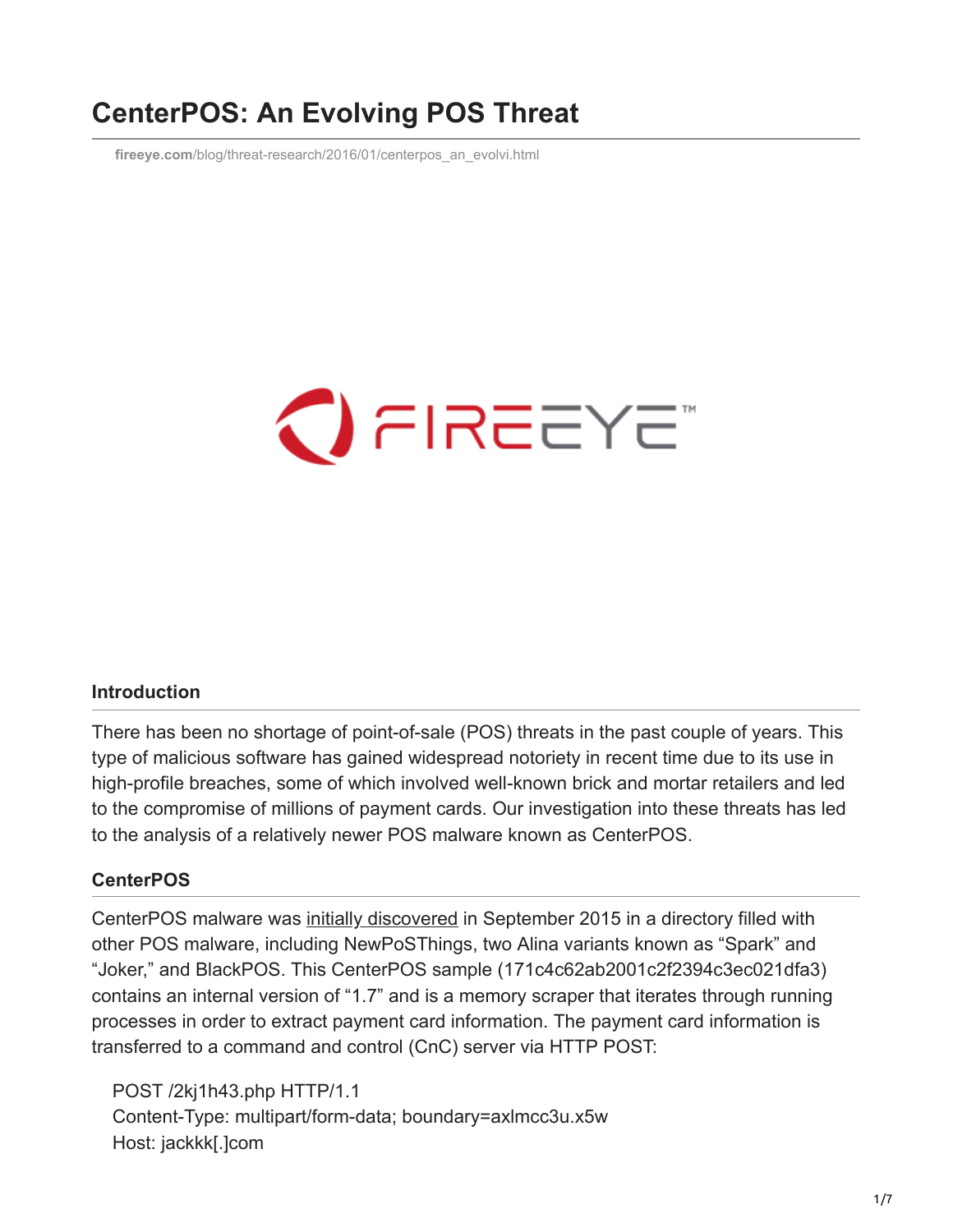Content-Length: 159 Expect: 100-continue Connection: Keep-Alive

--axlmcc3u.x5w

 Content-Disposition: form-data; name="userfile";filename="1432.txt" Content-Type: application/octet-stream

 AAAAAAAAAAAA --axlmcc3u.x5w--

Table 1 shows several CenterPOS v1.7 variants and their associated CnC locations.

| MD <sub>5</sub>                  | CnC                                                          | Version |
|----------------------------------|--------------------------------------------------------------|---------|
| 171c4c62ab2001c2f2394c3ec021dfa3 | jackkk[.]com<br>(resolves to 138.204.168.109)                | 1.7     |
| 7e6b2f107f6dbc1bc406f4359de4c5db | 188.120.227.156                                              | 1.7     |
| ef5e361a6b16d682e1506aba6164feee | 188.120.227.156                                              | 1.7     |
| c9d4ff350f26c11b934e19bb1ef7698d | rs000370.fastrootserver[.]de<br>(resolves to 89.163.209.117) | 1.7     |
| 0d142438f731652b746c9ad7fd1a9850 | sobra[.]ws<br>(resolves to 50.7.193.210)                     | 1.7     |

Table 1: CenterPOS v1.7 samples

We discovered a live CnC server (the admin panel is shown in Figure 1) that allowed us to confirm that CenterPOS is known as "Cerebrus" in the underground (not to be confused with the RAT known as Cerberus).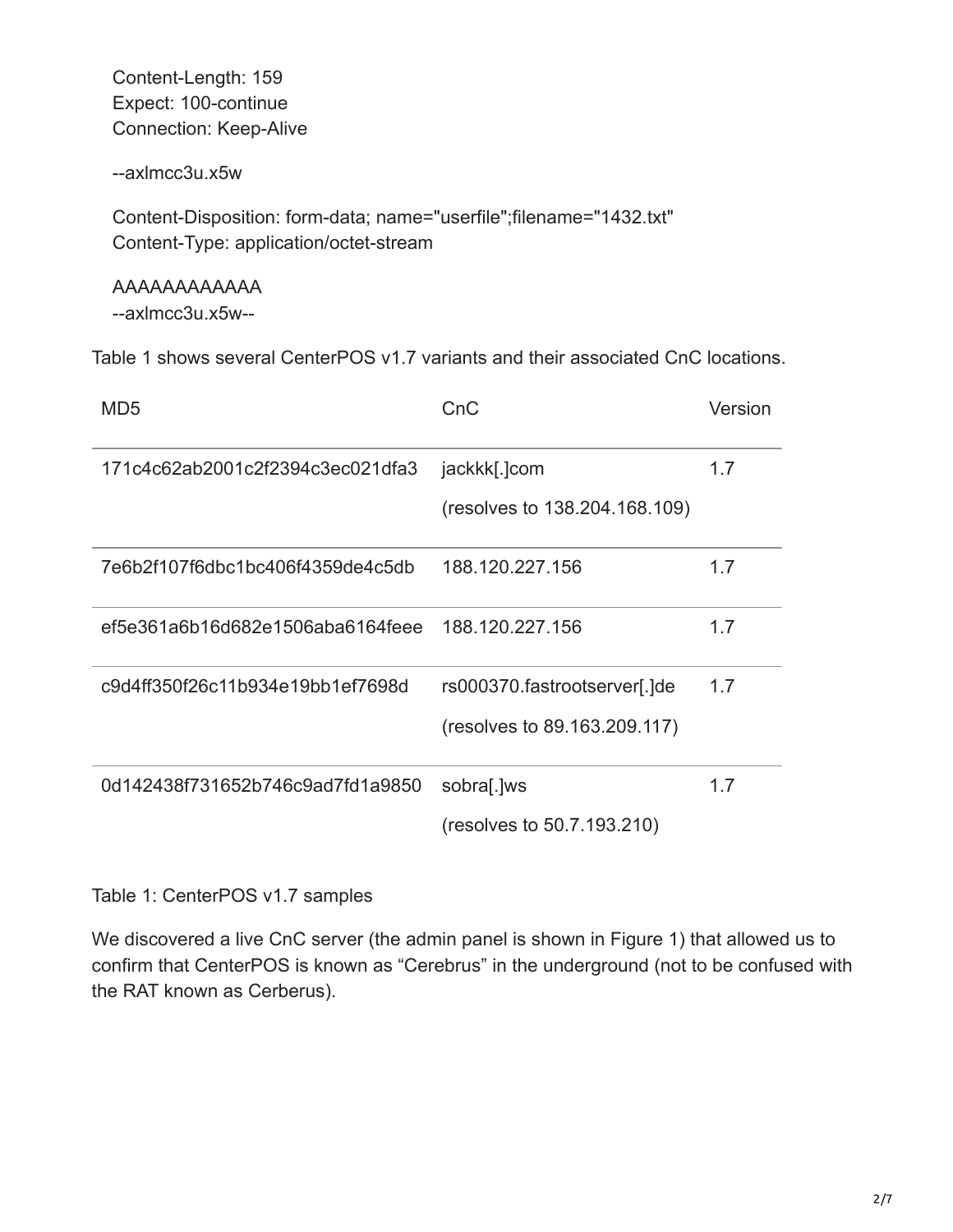| <b>CEREBRUS</b>            |  |  |  |
|----------------------------|--|--|--|
| Login                      |  |  |  |
| Username                   |  |  |  |
| Password                   |  |  |  |
| Auto-Login in future.<br>w |  |  |  |
| Reset<br>Login             |  |  |  |
|                            |  |  |  |

Figure 1: Cerebrus 1.7 (CenterPOS) Admin Panel Login

Further investigation revealed that there is a new version of CenterPOS, version 2.0, that is functionally very similar to version 1.7. The key difference is that version 2.0 uses a configuration file to store the CnC information. When executed, the malware checks for a configuration file that can be located in one of three locations:

- Appended to the end of the file enclosed by the strings  $[dup] \dots [dup]$ .
- A file named mscorsv.nlp located in the same directory.
- In the registry: HKLM\SYSTEM\CurrentControlSet\Control\Framework.NET

If a configuration file is not present, the malware will open a dialog box that prompts for a password. If the correct password is entered, a dialog box will appear that allows an operator to enter CnC information, as well as a password used to encrypt the configuration file (see Figure 2).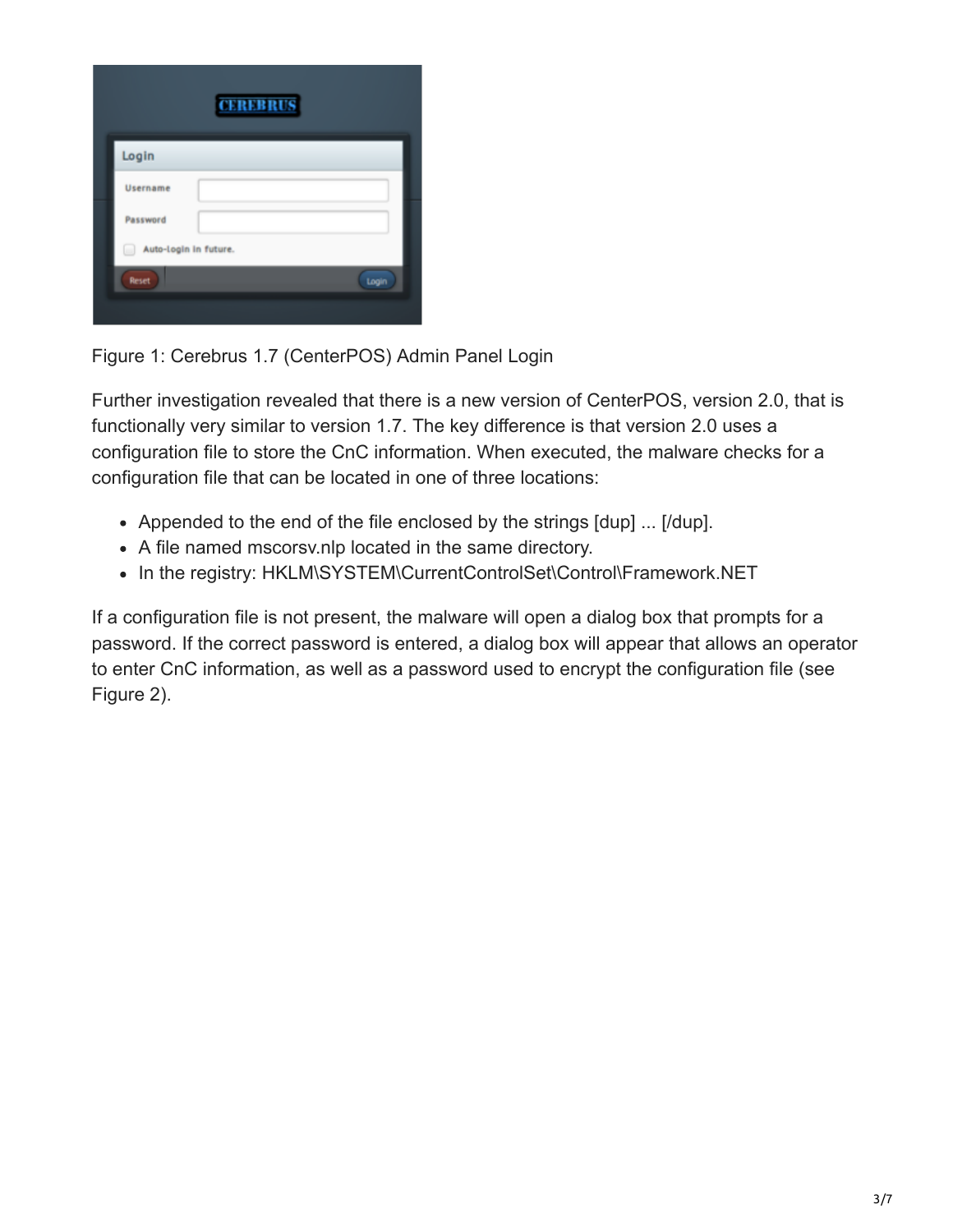|                          | <b>N Windows Security</b>                              |                                 |
|--------------------------|--------------------------------------------------------|---------------------------------|
| Please enter credentials | Manage .NET Framework Settings                         |                                 |
| Username:                | <b>SYSTEM</b>                                          |                                 |
| Password:                | <b><i><u>EXERENCESSEERE</u></i></b>                    |                                 |
|                          | Domain:                                                |                                 |
|                          |                                                        |                                 |
|                          | OK.                                                    | Cancel                          |
|                          | <b>Install Wizard</b>                                  |                                 |
| PHP                      |                                                        |                                 |
| Path:                    | http://site.com/path/to/api.php                        |                                 |
| PWD:                     | x00xx00xx00xx00xx00xx00x                               |                                 |
|                          | Exactly 24 characters long<br>Only lower case accepted | $\overline{\triangledown}$ Show |
| OK                       |                                                        | Save                            |

Figure 2: Cerebrus 2.0 (CenterPOS) Configuration Builder

The malware contains two modes for scraping memory and looking for credit card information, a "smart scan" mode and a "normal scan" mode. The "normal scan" mode will act nearly the same as v1.7:

The malware iterates over all processes and begins searching process memory space if the process meets the following criteria:

- The process is not the current running process.
- The process name is not in the ignore list.
- The process name is not "system," "system idle process," or "idle."
- The process file version info does not contain "microsoft," "apple inc," "adobe systems," "intel corporation," "vmware," "mozilla," or "host process for windows services."
- The process full path's SHA-256 hash is not in the SHA-256 blacklist.

If the process meets the criteria list, the malware will search all memory regions within the process searching for credit card data with regular expressions in the regular expression list.

In "smart scan" mode, the malware starts by performing a "normal scan." Any process that has a regular expression match will be added to the "smart scan" list. After the first pass, the malware will only search the processes that are in the "smart scan" list.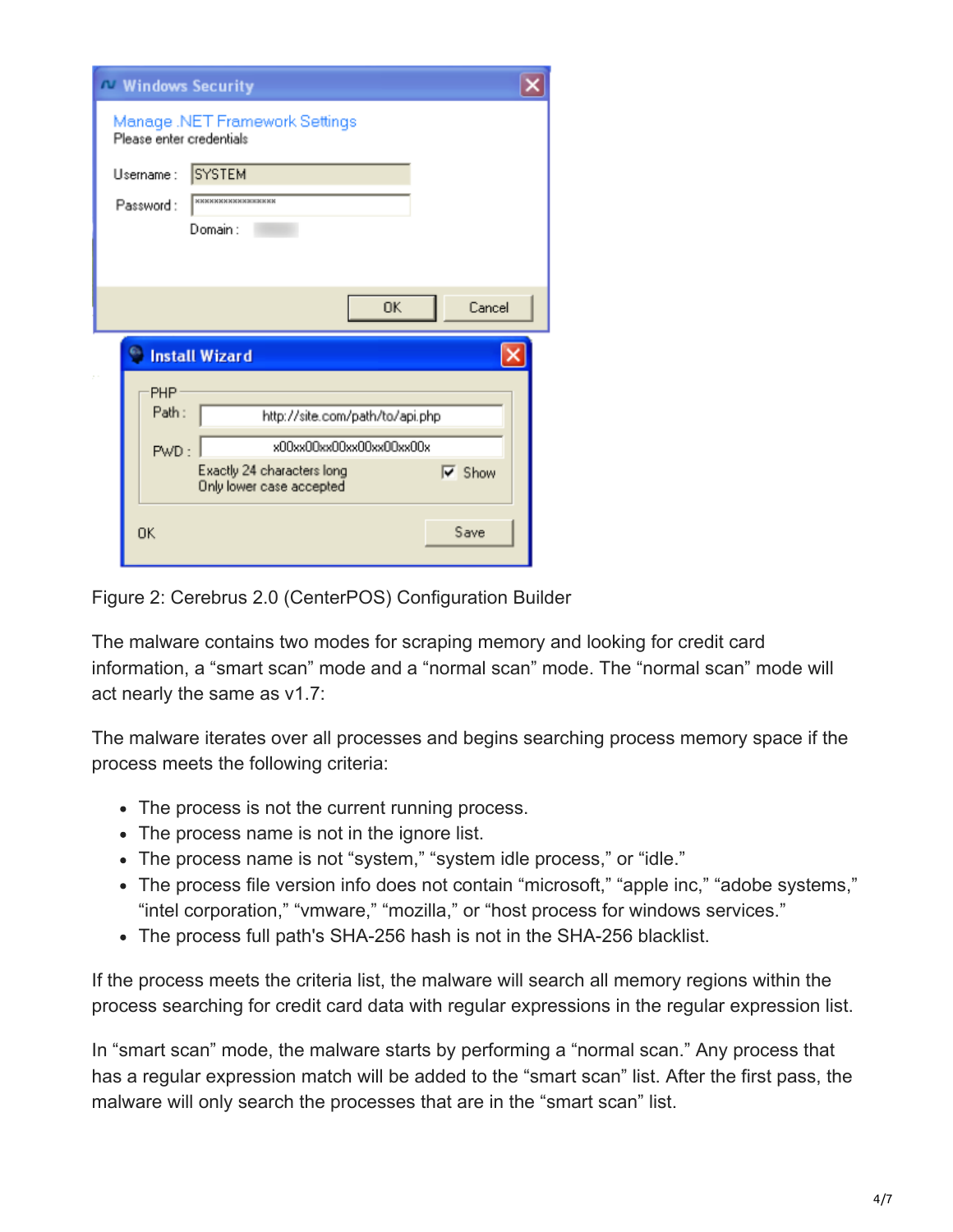After each iteration of scanning all process memory, the malware takes any data that matches and encrypts it using TripleDES with the key found in the configuration file.

The malware will send information about the system and the current settings to the CnC server after every other search. The gathered system information includes all system users, logged in users, sessions, process list, and current settings list. Each of these items will be sent in a separate HTTP POST request.

The malware primarily sends data to the CnC server, but can also receive commands. The malware can receive and process the following list of commands:

- [restartnow] : Restarts the malware service.
- [uninstallnow] : Uninstalls the malware.
- [quitnow] : Terminates the current malware process.
- <script> : <script> is a batch script to be run on the system.

In addition to processing commands, the malware also accepts commands to update its current settings. The following list shows the settings that can be changed:

- [clientlogs] : Enable or disable logging.
- [smartscan] : Enables or disables "smart scan."
- [bincountreset] : Total number of processes to scan before restarting a scan.
- [blackmamba] : List of blacklisted values that could be matched on by the regular expressions.
- [blackproc] : List of blacklisted process names.
- [regexlist] : Updates the regular expression list for searching process memory.
- [blacksha256] : Updates the blacklist of full path SHA-256 values for processes. Processes in this black list will be terminated.
- [antihack] : Checks the Image File Execution Options settings for several executables and deletes the "Debugger" value name settings and deletes them if they exist. The executable list is: sethc.exe, osk.exe, utilman.exe, magnify.exe, and oks.exe.
- [commonblackcards] : Use blackmamba blacklisted values.
- [restartafter] : Restarts the service after a number of memory scan iterations.
- [restart] : Restarts the malware service.
- [uninstall] : Uninstalls the malware.

The operators control the compromised systems and harvest stolen payment card information through a web interface located on the CnC server, as shown in Figure 3.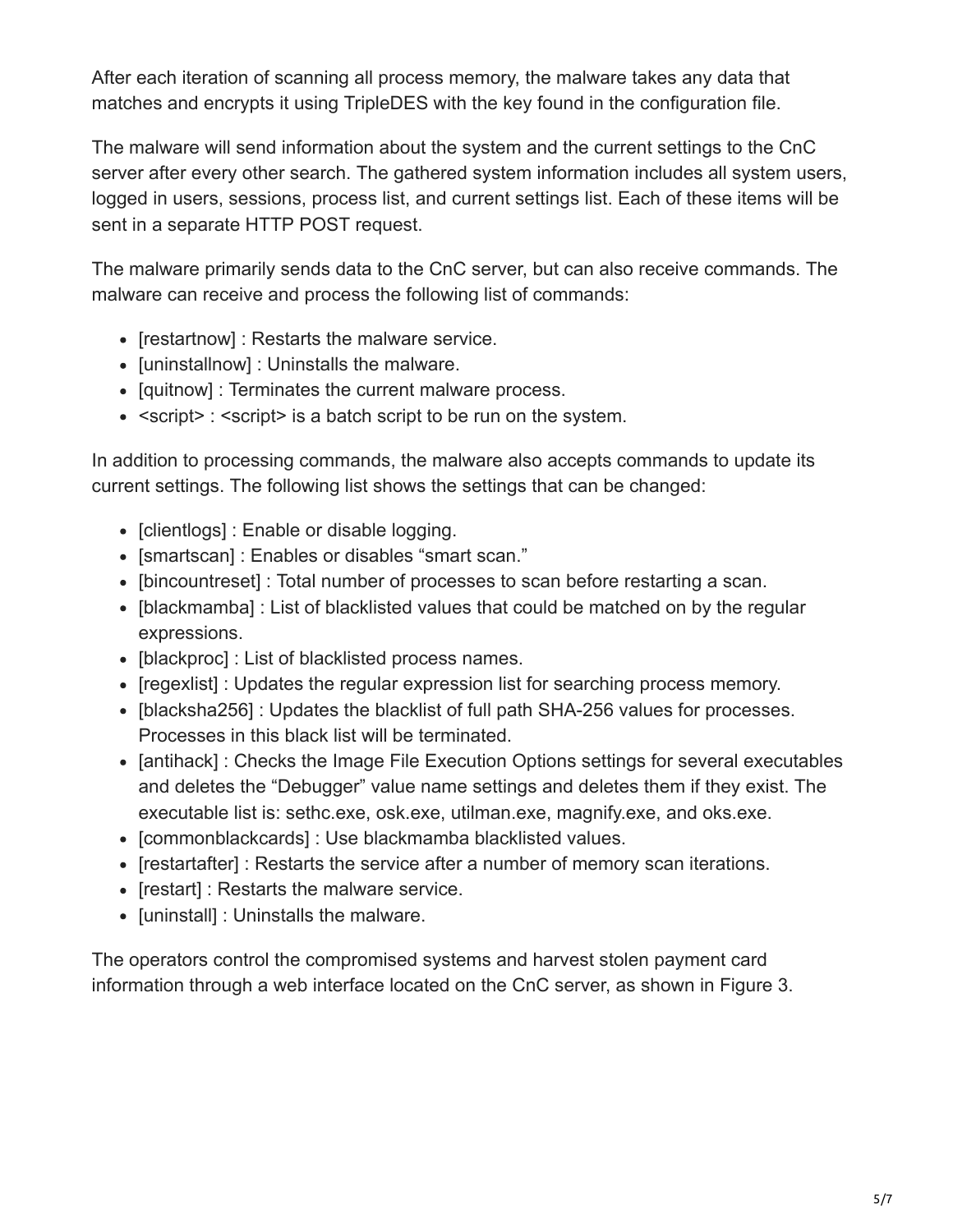| Cerebrus<br>Login |                      |  |
|-------------------|----------------------|--|
|                   | $\sim$               |  |
|                   | $\triangle$ Login    |  |
|                   | <b>Welcome back!</b> |  |
|                   | Username             |  |
|                   | Password             |  |
|                   | Sign In              |  |

Figure 3: Cerebrus 2.0 (CenterPOS) Admin Panel Login

Table 2 shows several CenterPOS v2.0 variants and their associated CnC locations.

| MD5                              | CnC                          | Version |
|----------------------------------|------------------------------|---------|
| 1acf2eed3c5a8a85a34e606dd897eaac | www.x00x[.]la                | 2.0     |
|                                  | (resolves to 193.189.117.58) |         |
| 96b65da18a72987e1dd3be2a947412c5 | 193.111.139.142              | 2.0     |
| a54b0812f003bb15891709ab7a125828 | 5m0k3[.]lol                  | 2.0     |
|                                  | (resolves to 193.189.117.58) |         |
| 1d7d70c0699db32817f910942e7a619a | www.amprofile.col.]uk        | 2.0     |
|                                  | (resolves to 193.189.116.29) |         |

Table 2: CenterPOS v2.0 samples

## **Conclusion**

There is an increasing demand for POS malware in the underground as cybercriminals continue to target retailers in order to steal payment card information. CenterPOS, known in the underground as Cerebrus, is continuing to evolve. This version contains functionality that